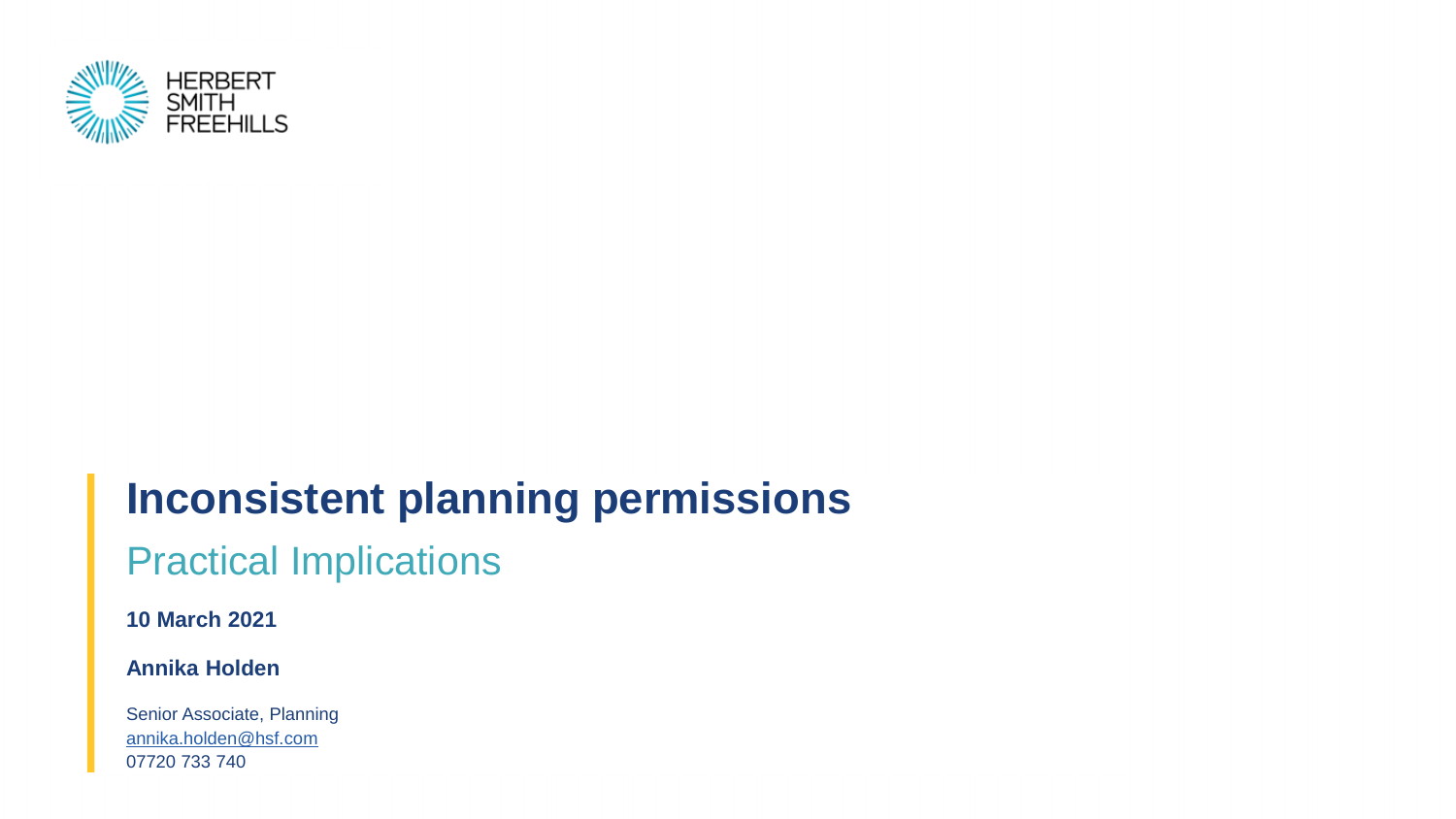# **Pilkington (recap)**

- "a landowner is entitled to make any number of applications for planning permission which his fancy dictates, even though the development referred to is quite different when one compares one application to another. It is open to a landowner to test the *market by putting in a number of applications and seeing what the attitude of the planning authority is to his proposals*." **Widgery CJ, Pilkington**
- "Equally it seems to me that a planning authority receiving a number of planning *applications in respect of the same land is required to deal with them, and to deal with them even though they are mutually inconsistent one with the other*." **Widgery CJ, Pilkington**
- There is no duty on the local authority to assess consistency. Risk lies with the landowner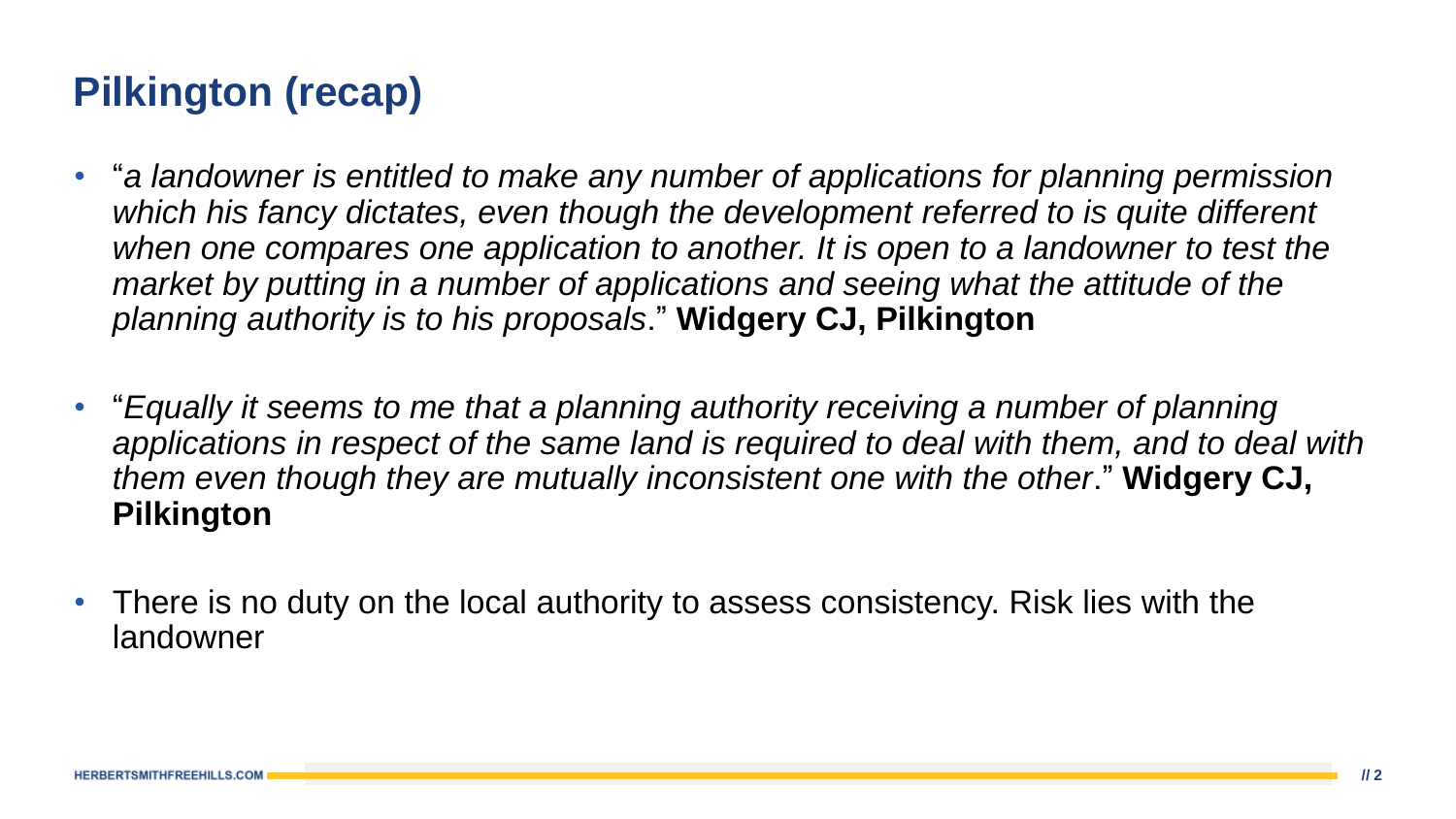#### **How to assess inconsistency**

**The process set out in** *Pilkington*

•**In respect of Permission A** - look to see the full scope of that which has been done or can be done pursuant to Permission A.

•**In respect of Permission B** – look at what can be done pursuant to Permission B.

•**Question:** Is it possible to carry out the development pursuant to Permission B having regard to what can be/has been done under Permission A?

•**If no**: Permission B incapable of implementation.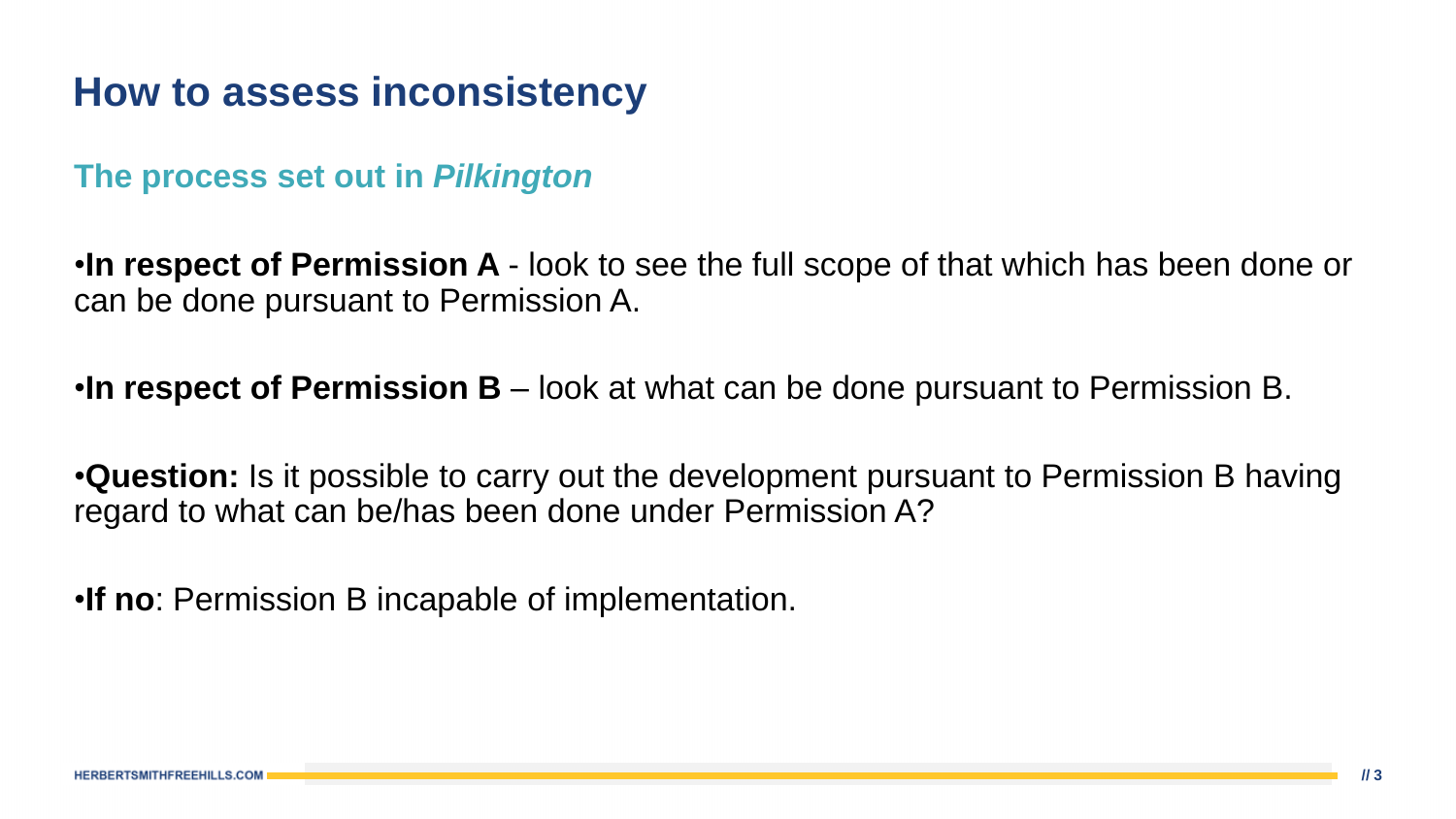# **How to assess inconsistency**

**Assessing "impossibility" (or possibility?)**

•Physical inconsistency – *Melap Singh v Secretary of State for Communities and Local Government* **[2010] EWHC 1621**

•Need to consider conditions on both permissions - *Staffordshire County Council v NGR Land Developments Ltd and Roberts* **[2002] EWCA Civ 856**

•Possible to complete the whole development in accordance with its terms? – *Sage v Secretary of State for the Environment, Transport and the Regions* **[2003] 1 WLR 983**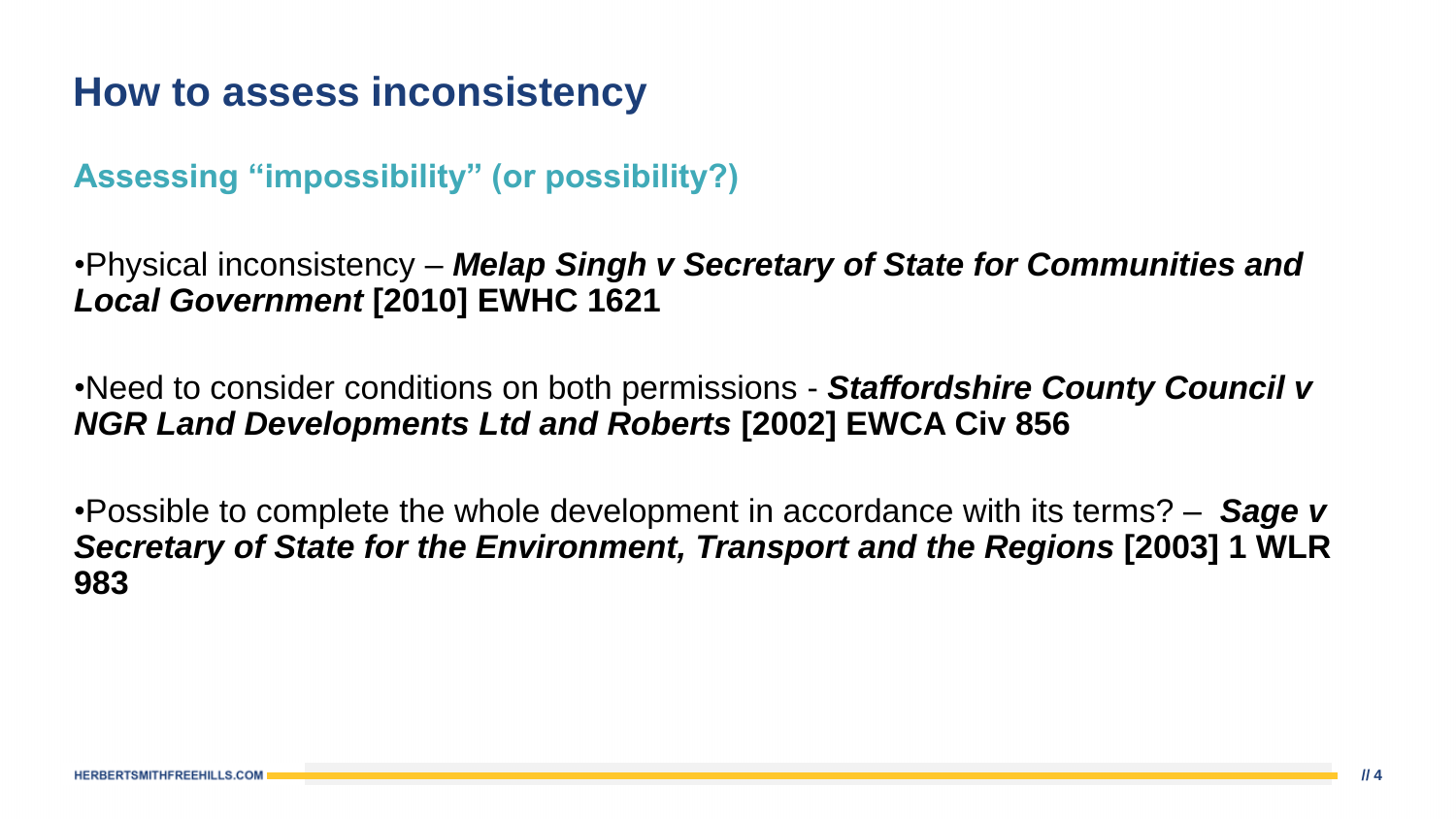# **Practical implications**

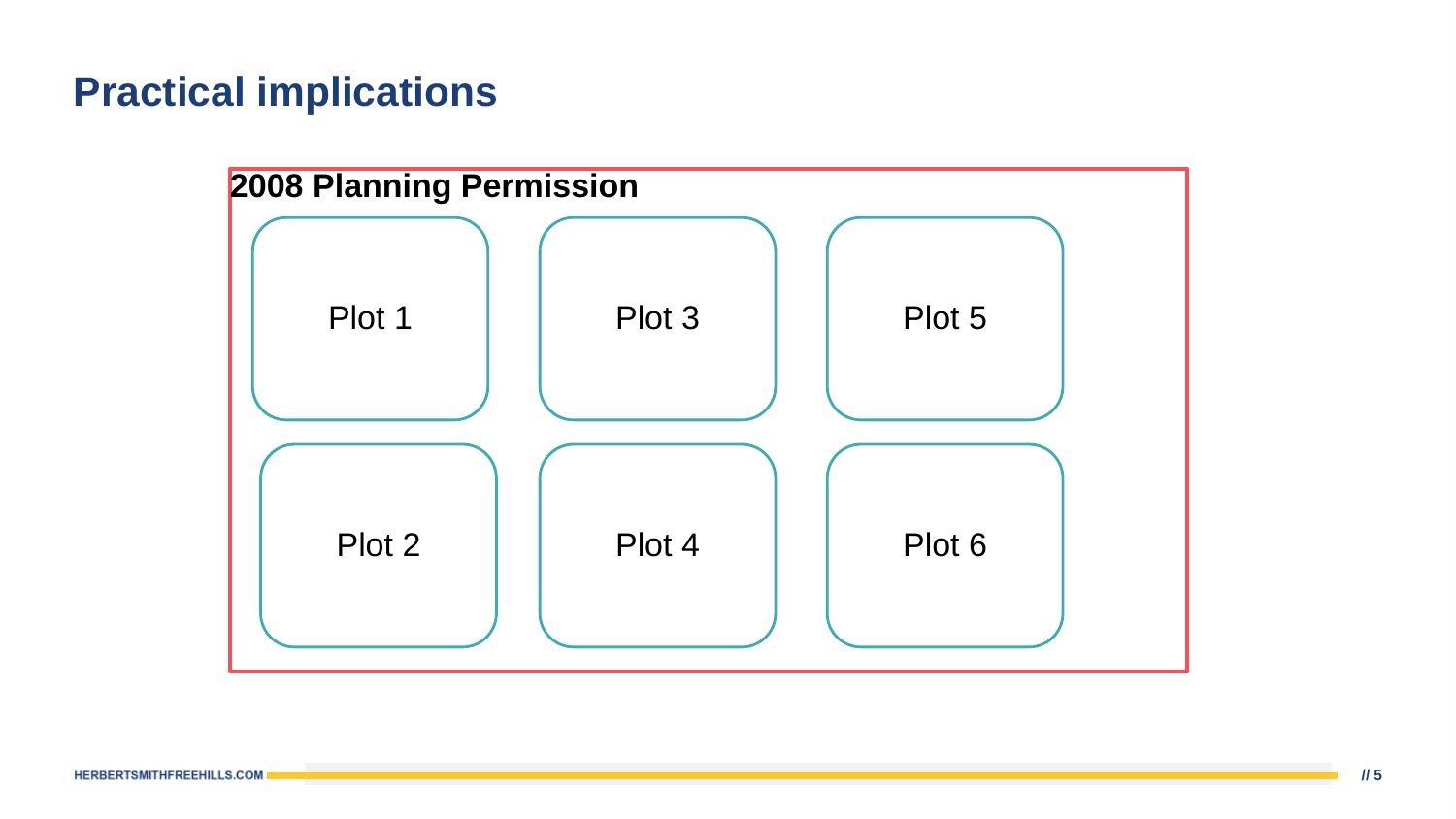# **Practical implications**

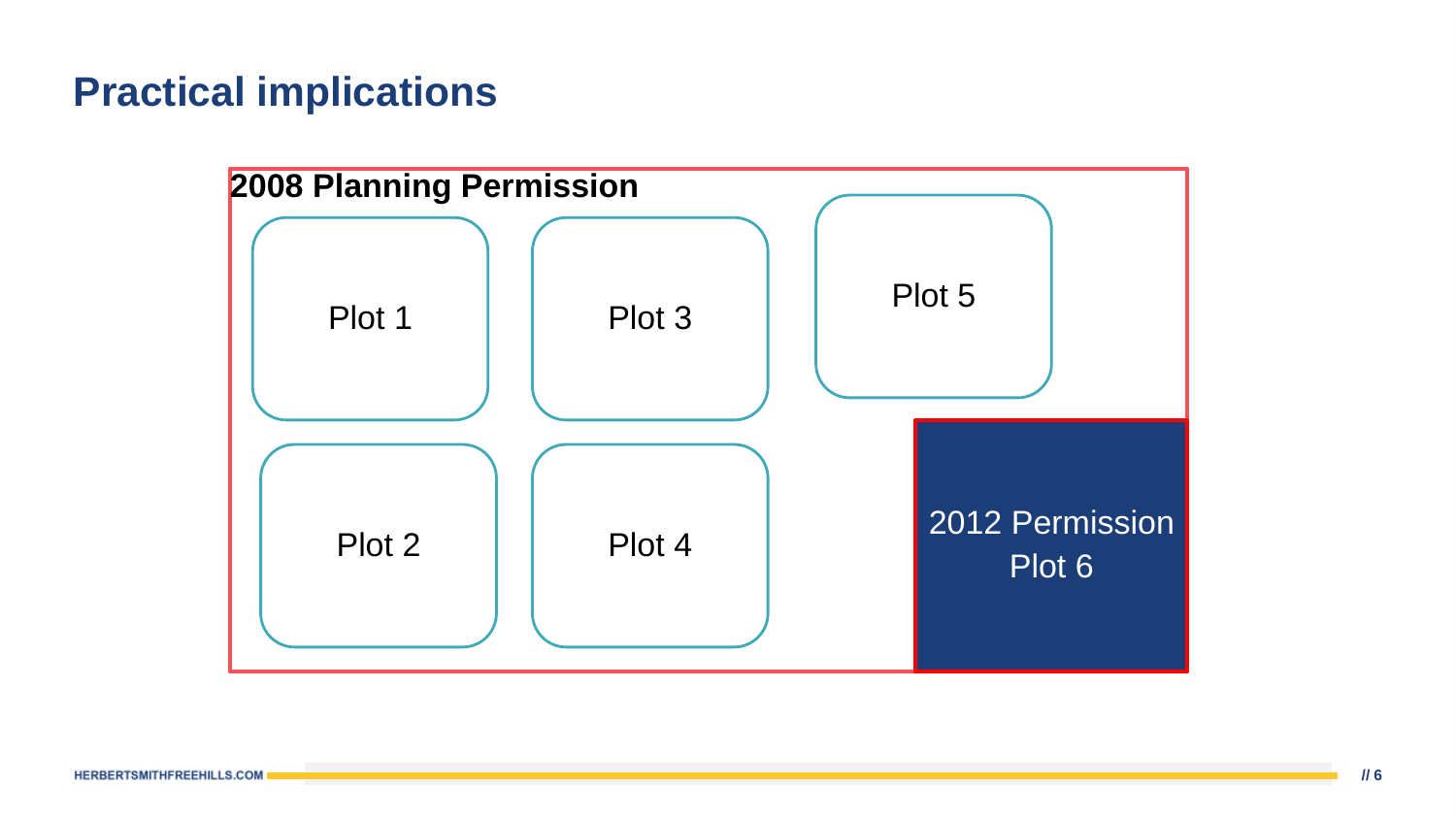# **Slot-in/slot-out**

**Goal: Each element must be capable of being developed completely separately from the other, with no interdependencies, shared facilities or cross-cutting conditions.**

**Steps** 

**(1) Physically separate the development into two discrete parts**

**(2) Separate out the conditions into two discrete parts**

**(3) Submit new application**

**(4) Amend the existing section 106, and enter into a new section 106 for the new permission**

**(5) Both permissions to contain statements contemplating the other**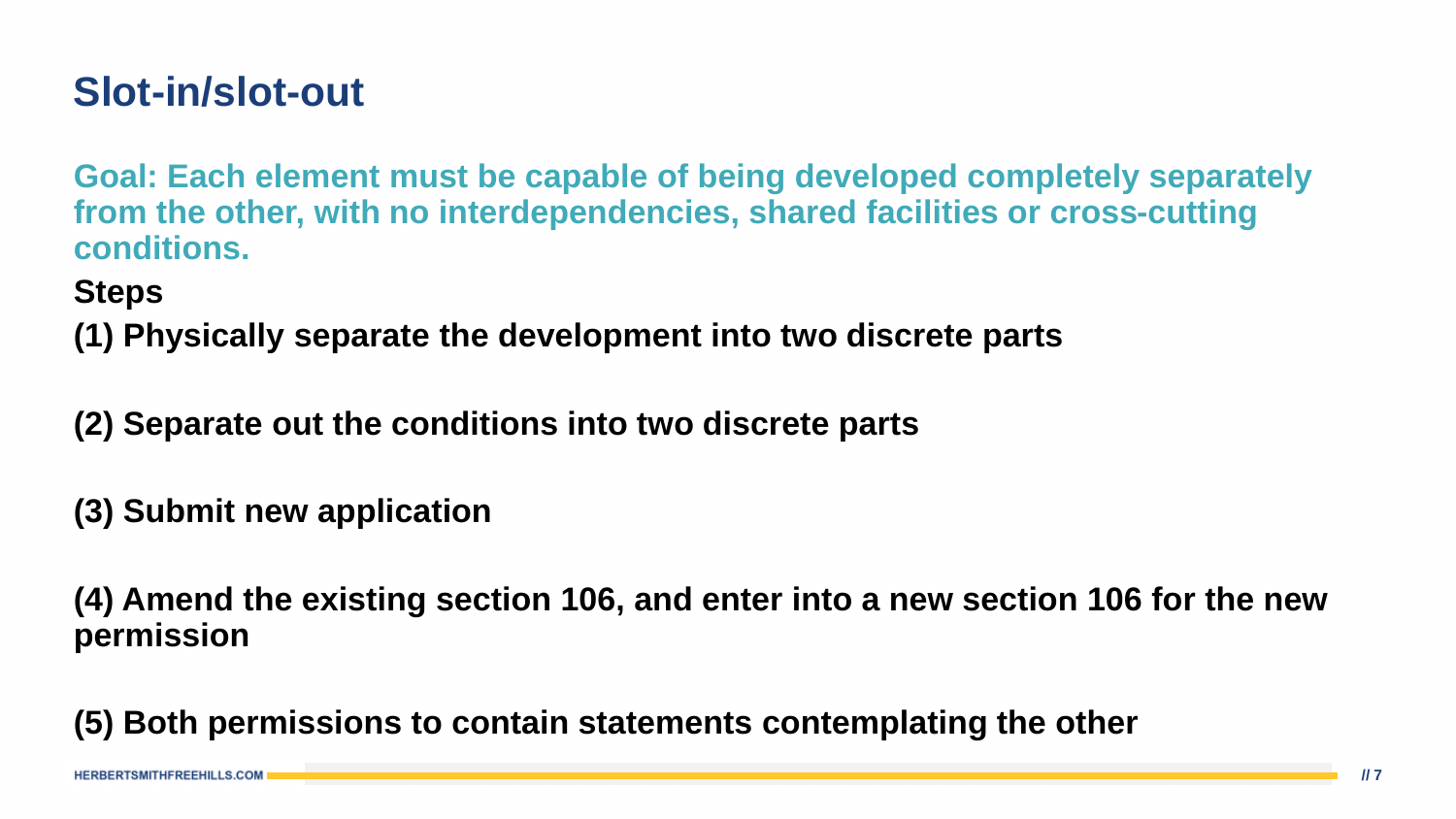#### **Slot in/slot out**